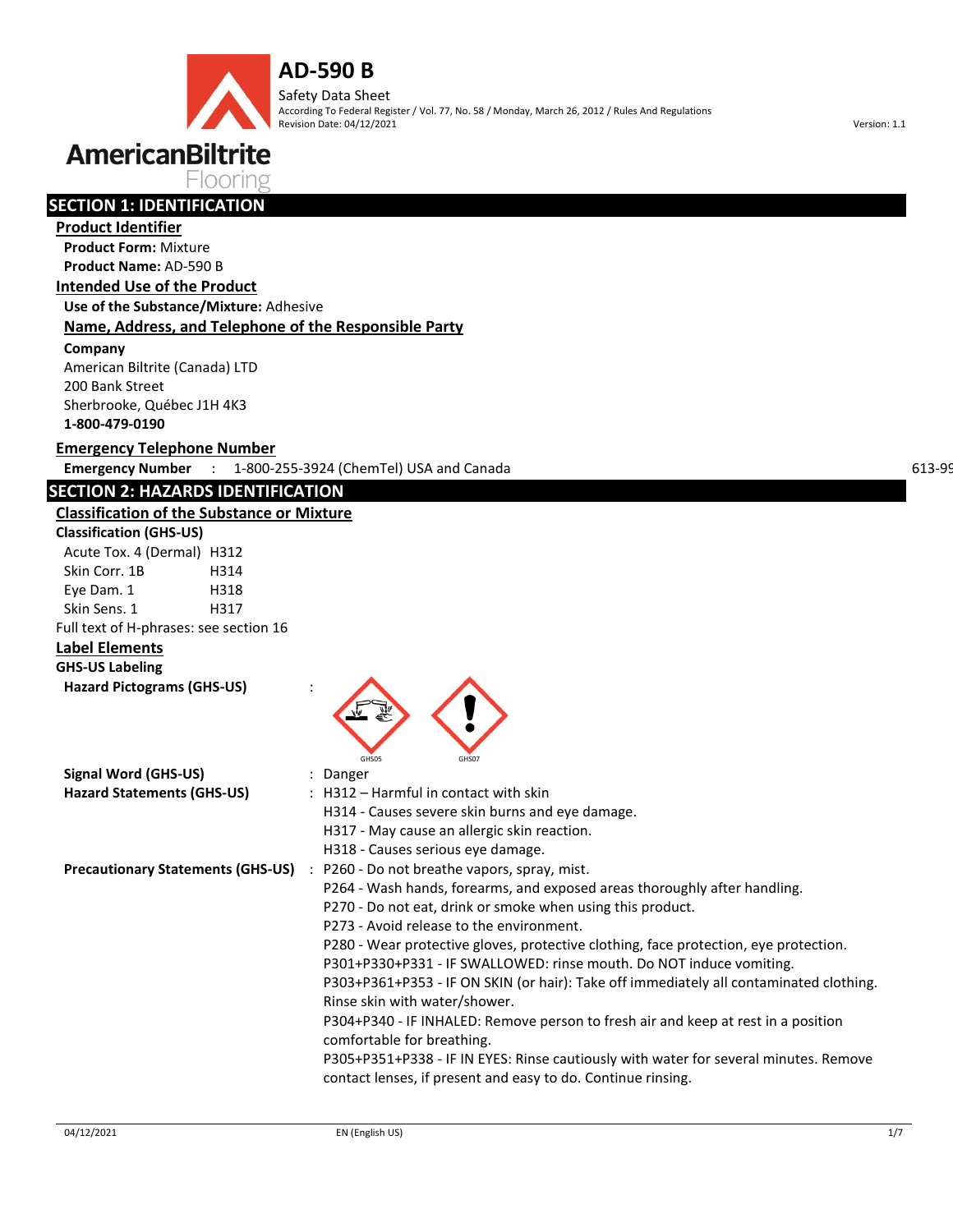Safety Data Sheet

According To Federal Register / Vol. 77, No. 58 / Monday, March 26, 2012 / Rules And Regulations

#### **Other Hazards**

May be corrosive to respiratory tract.

**Unknown Acute Toxicity (GHS-US)** Not available

#### **SECTION 3: COMPOSITION/INFORMATION ON INGREDIENTS**

| <b>Mixture</b>                                                                                                            |                           |           |
|---------------------------------------------------------------------------------------------------------------------------|---------------------------|-----------|
| <b>Name</b>                                                                                                               | <b>Product Identifier</b> | % (w/w)   |
| Fatty acids, C18-unsaturated, dimers,<br>polymers with tall-oil fatty acids and<br>triethylenetetramine (Polyamide Resin) | (CAS No) 68082-29-1       | $15 - 40$ |
| Tetraethylenepentamine                                                                                                    | (CAS No) 112-57-2         | $15 - 40$ |
| 2,4,6-Tri(dimethylaminomethyl)phenol                                                                                      | (CAS No) 90-72-2          | $15 - 40$ |
| Bis[(dimethylamino)methyl]phenol                                                                                          | (CAS No) 71074-89-0       | $1 - 5$   |
| Triethylenetetramine                                                                                                      | (CAS No) 112-24-3         | $1 - 5$   |
|                                                                                                                           |                           |           |

### **SECTION 4: FIRST AID MEASURES**

#### **Description of First Aid Measures**

**General:** Never give anything by mouth to an unconscious person. If you feel unwell, seek medical advice (show the label if possible). **Inhalation:** Remove to fresh air and keep at rest in a position comfortable for breathing. Obtain medical attention if breathing difficulty persists.

**Skin Contact:** Remove contaminated clothing and shoes. Immediately flush skin with plenty of water for at least 60 minutes. Immediately call a POISON CENTER or doctor. Wash contaminated clothing before reuse.

**Eye Contact:** Rinse cautiously with water for several minutes. Remove contact lenses, if present and easy to do. Continue rinsing for at least 60 minutes. Immediately call a POISON CENTER or doctor/physician.

**Ingestion:** Do NOT induce vomiting. Rinse mouth. Immediately call a POISON CENTER or doctor/physician.

#### **Most Important Symptoms and Effects Both Acute and Delayed**

**General:** Causes severe skin burns and eye damage. May cause an allergic skin reaction. Toxic if swallowed. Toxic in contact with skin.

**Inhalation:** May be corrosive to the respiratory tract. May cause respiratory irritation.

**Skin Contact:** Causes severe skin burns. Symptoms may include: Redness, pain, swelling, itching, burning, dryness, and dermatitis. May cause an allergic skin reaction.

**Eye Contact:** Causes serious eye damage. Symptoms may include: Redness, pain, swelling, itching, burning, tearing, and blurred vision.

**Ingestion:** May cause burns or irritation of the linings of the mouth, throat, and gastrointestinal tract.

**Chronic Symptoms:** None expected under normal conditions of use.

#### **Indication of Any Immediate Medical Attention and Special Treatment Needed**

If you feel unwell, seek medical advice (show the label where possible).

#### **SECTION 5: FIRE-FIGHTING MEASURES**

#### **Extinguishing Media**

**Suitable Extinguishing Media:** Use extinguishing media appropriate for surrounding fire.

**Unsuitable Extinguishing Media:** Do not use a heavy water stream. Use of heavy stream of water may spread fire.

#### **Special Hazards Arising From the Substance or Mixture**

**Fire Hazard:** Not considered flammable but may burn at high temperatures.

**Explosion Hazard:** Product is not explosive.

**Reactivity:** Hazardous reactions will not occur under normal conditions. Thermal decomposition generates corrosive vapors.

#### **Advice for Firefighters**

**Precautionary Measures Fire:** Exercise caution when fighting any chemical fire.

**Firefighting Instructions:** Use water spray or fog for cooling exposed containers.

**Protection During Firefighting:** Do not enter fire area without proper protective equipment, including respiratory protection. Hazardous Combustion Products: Carbon oxides (CO, CO<sub>2</sub>). Nitrogen oxides.

#### **Reference to Other Sections**

Refer to section 9 for flammability properties.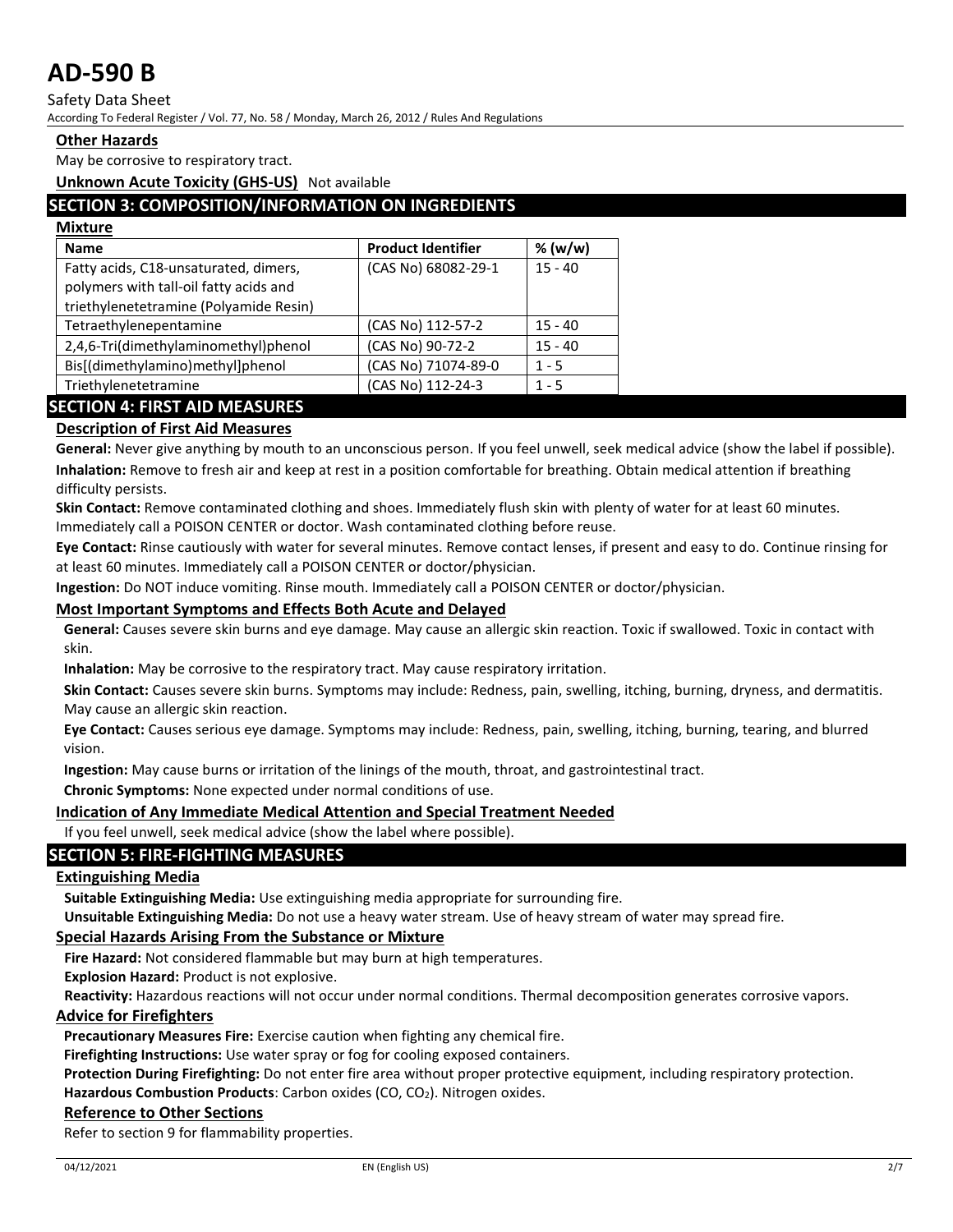Safety Data Sheet

According To Federal Register / Vol. 77, No. 58 / Monday, March 26, 2012 / Rules And Regulations

#### **SECTION 6: ACCIDENTAL RELEASE MEASURES**

#### **Personal Precautions, Protective Equipment and Emergency Procedures**

**General Measures:** Avoid all contact with skin, eyes, or clothing. Avoid breathing (vapor, mist, spray).

#### **For Non-Emergency Personnel**

**Protective Equipment:** Use appropriate personal protection equipment (PPE).

**Emergency Procedures:** Evacuate unnecessary personnel.

#### **For Emergency Personnel**

**Protective Equipment:** Equip cleanup crew with proper protection.

**Emergency Procedures:** Stop leak if safe to do so. Ventilate area.

#### **Environmental Precautions**

Prevent entry to sewers and public waters. Notify authorities if liquid enters sewers or public waters.

#### **Methods and Material for Containment and Cleaning Up**

**For Containment:** Contain any spills with dikes or absorbents to prevent migration and entry into sewers or streams.

**Methods for Cleaning Up:** Clear up spills immediately and dispose of waste safely. Spills should be contained with mechanical

barriers. Transfer spilled material to a suitable container for disposal. Contact competent authorities after a spill.

#### **Reference to Other Sections**

See Heading 8. Exposure controls and personal protection. For further information refer to section 13.

#### **SECTION 7: HANDLING AND STORAGE**

#### **Precautions for Safe Handling**

**Hygiene Measures:** Handle in accordance with good industrial hygiene and safety procedures. Wash hands and other exposed areas with mild soap and water before eating, drinking or smoking and when leaving work.

#### **Conditions for Safe Storage, Including Any Incompatibilities**

**Technical Measures:** Comply with applicable regulations.

**Storage Conditions:** Store in a dry, cool and well-ventilated place. Keep container closed when not in use. Keep/Store away from direct sunlight, extremely high or low temperatures and incompatible materials.

**Incompatible Materials:** Strong acids. Strong bases. Strong oxidizers.

#### **Specific End Use(s)**

No use is specified.

#### **SECTION 8: EXPOSURE CONTROLS/PERSONAL PROTECTION**

#### **Control Parameters**

For substances listed in section 3 that are not listed here, there are no established Exposure limits from the manufacturer, supplier, importer, or the appropriate advisory agency including: ACGIH (TLV), NIOSH (REL), OSHA (PEL), Canadian provincial governments, or the Mexican government

| Triethylenetetramine (112-24-3) |                              |                    |
|---------------------------------|------------------------------|--------------------|
| <b>Ontario</b>                  | OEL TWA (mg/m <sup>3</sup> ) | $3 \text{ mg/m}^3$ |
| Ontario                         | OEL TWA (ppm)                | $0.5$ ppm          |

#### **Exposure Controls**

**Appropriate Engineering Controls:** Ensure adequate ventilation, especially in confined areas. Emergency eye wash fountains and safety showers should be available in the immediate vicinity of any potential exposure. Ensure all national/local regulations are observed.

**Personal Protective Equipment:** Protective goggles. Gloves. Protective clothing. Insufficient ventilation: wear respiratory protection.



**Materials for Protective Clothing:** Chemically resistant materials and fabrics.

**Hand Protection:** Wear chemically resistant protective gloves.

**Eye Protection:** Chemical safety goggles.

**Skin and Body Protection:** Wear suitable protective clothing.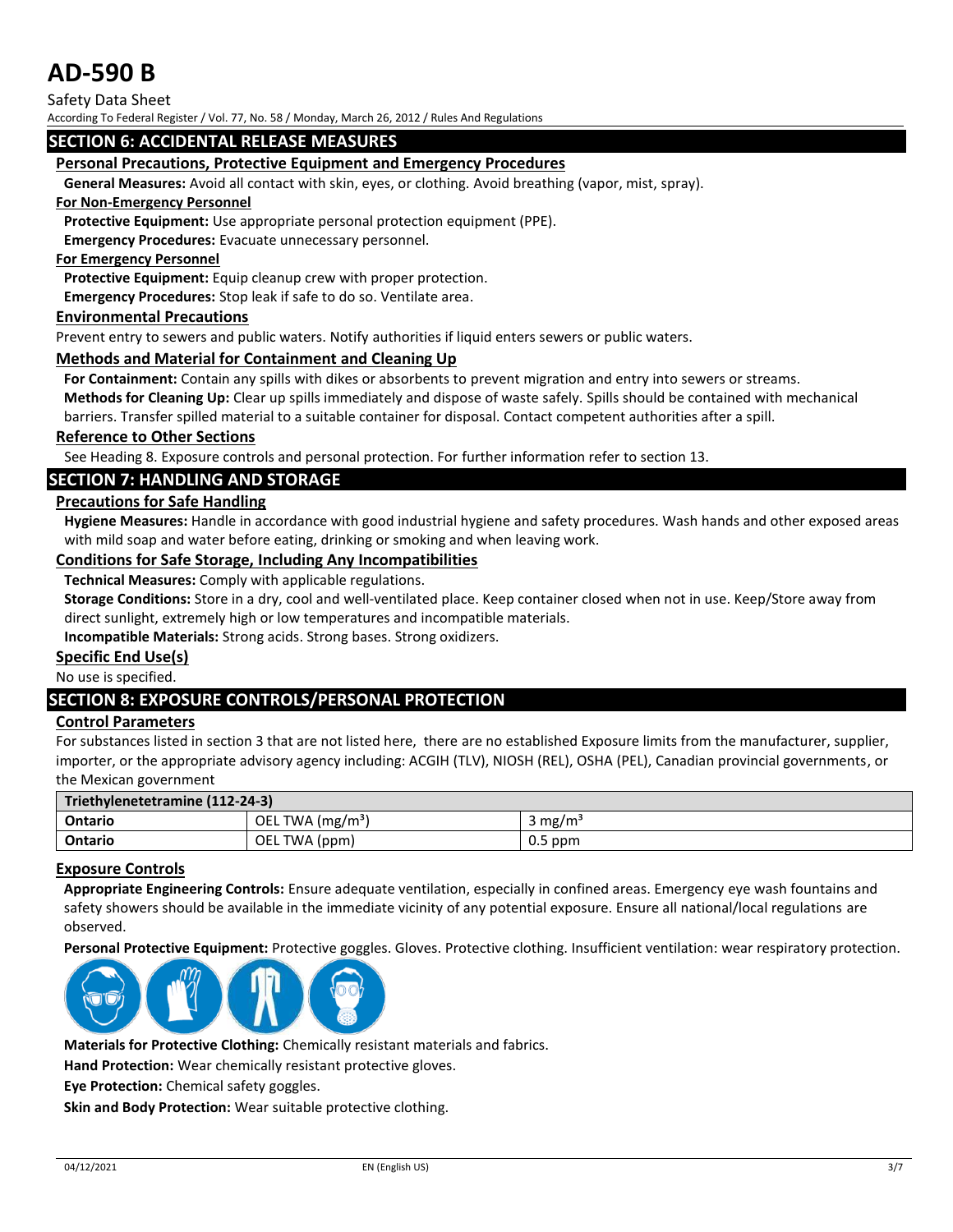Safety Data Sheet

According To Federal Register / Vol. 77, No. 58 / Monday, March 26, 2012 / Rules And Regulations

**Respiratory Protection:** Use a NIOSH-approved respirator or self-contained breathing apparatus whenever exposure may exceed established Occupational Exposure Limits.

**Environmental Exposure Controls:** Do not allow the product to be released into the environment.

**Consumer Exposure Controls:** Do not eat, drink or smoke during use

#### **SECTION 9: PHYSICAL AND CHEMICAL PROPERTIES**

| <b>Information on Basic Physical and Chemical Properties</b> |           |                                                                       |
|--------------------------------------------------------------|-----------|-----------------------------------------------------------------------|
| <b>Physical State</b>                                        |           | Liquid                                                                |
| Appearance                                                   |           | Dark Pourable Liquid                                                  |
| Odor                                                         |           | Amine Odor                                                            |
| <b>Odor Threshold</b>                                        |           | Not available                                                         |
| pH                                                           |           | Not available                                                         |
| <b>Evaporation Rate</b>                                      |           | Not available                                                         |
| <b>Melting Point</b>                                         |           | Not available                                                         |
| <b>Freezing Point</b>                                        |           | $0 °C$ (32 $ °F$ )                                                    |
| <b>Boiling Point</b>                                         |           | $>$ 126 °C (260 °F)                                                   |
| <b>Flash Point</b>                                           |           | > 93 °C (200 °F) (Tag Closed Cup)                                     |
| <b>Auto-ignition Temperature</b>                             |           | Not available                                                         |
| <b>Decomposition Temperature</b>                             |           | Not available                                                         |
| Flammability (solid, gas)                                    |           | Not available                                                         |
| <b>Lower Flammable Limit</b>                                 |           | Not available                                                         |
| <b>Upper Flammable Limit</b>                                 |           | Not available                                                         |
| <b>Vapor Pressure</b>                                        |           | Not available                                                         |
| <b>Relative Vapor Density at 20 °C</b>                       |           | Not available                                                         |
| <b>Relative Density</b>                                      |           | Not available                                                         |
| <b>Specific Gravity</b>                                      |           | 0.93                                                                  |
| Solubility                                                   |           | Not available                                                         |
| <b>Partition Coefficient: N-Octanol/Water</b>                |           | Not available                                                         |
| <b>Viscosity</b>                                             |           | Approximately 300 cps                                                 |
| <b>Explosion Data - Sensitivity to Mechanical Impact</b>     | $\cdot$ : | Not expected to present an explosion hazard due to mechanical impact. |
| <b>Explosion Data - Sensitivity to Static Discharge</b>      |           | Not expected to present an explosion hazard due to static discharge.  |

#### **SECTION 10: STABILITY AND REACTIVITY**

**Reactivity:** Hazardous reactions will not occur under normal conditions. Thermal decomposition generates corrosive vapors. **Chemical Stability:** Stable under recommended handling and storage conditions (see section 7).

**Possibility of Hazardous Reactions:** Hazardous polymerization will not occur.

**Conditions to Avoid:** Direct sunlight. Extremely high or low temperatures. Incompatible materials.

**Incompatible Materials:** Strong acids. Strong bases. Strong oxidizers.

Hazardous Decomposition Products: Carbon oxides (CO, CO<sub>2</sub>). Nitrogen oxides.

#### **SECTION 11: TOXICOLOGICAL INFORMATION**

#### **Information on Toxicological Effects - Product**

**Acute Toxicity:** Oral: Toxic if swallowed. Dermal: Toxic in contact with skin.

**LD50 and LC50 Data:**

**Skin Corrosion/Irritation:** Causes severe skin burns and eye damage.

**Serious Eye Damage/Irritation:** Causes serious eye damage.

**Respiratory or Skin Sensitization:** May cause an allergic skin reaction.

**Germ Cell Mutagenicity:** Not classified

**Teratogenicity:** Not classified

**Carcinogenicity:** Not classified

**Specific Target Organ Toxicity (Repeated Exposure):** Not classified

**Reproductive Toxicity:** Not classified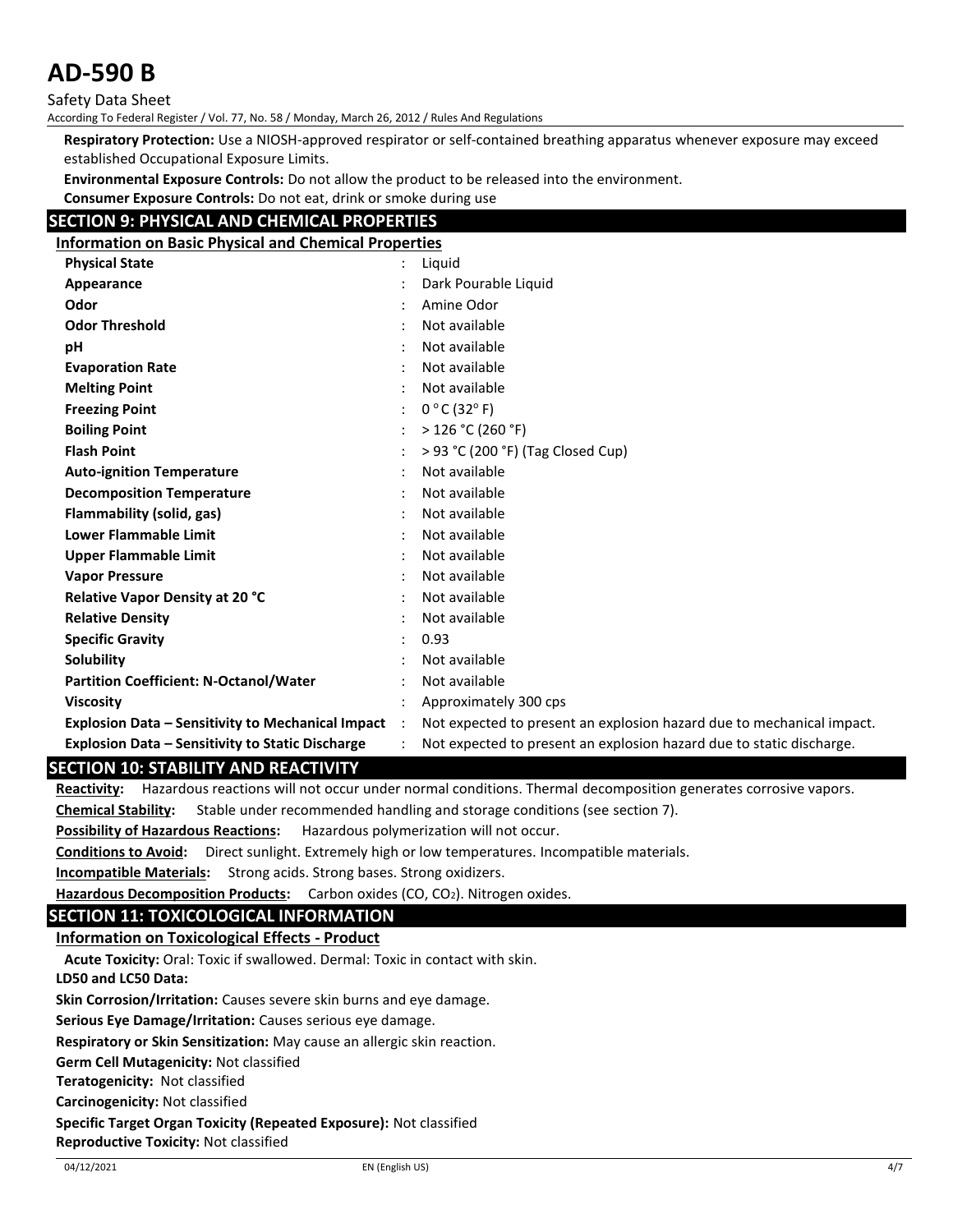Safety Data Sheet

According To Federal Register / Vol. 77, No. 58 / Monday, March 26, 2012 / Rules And Regulations

**Specific Target Organ Toxicity (Single Exposure):** Not classified

**Aspiration Hazard:** Not classified

**Symptoms/Injuries After Inhalation:** May be corrosive to the respiratory tract. May cause respiratory irritation.

**Symptoms/Injuries After Skin Contact:** Causes severe skin burns. Symptoms may include: Redness, pain, swelling, itching, burning, dryness, and dermatitis. May cause an allergic skin reaction.

**Symptoms/Injuries After Eye Contact:** Causes serious eye damage. Symptoms may include: Redness, pain, swelling, itching, burning, tearing, and blurred vision.

**Symptoms/Injuries After Ingestion:** May cause burns or irritation of the linings of the mouth, throat, and gastrointestinal tract. **Chronic Symptoms:** None expected under normal conditions of use.

**Information on Toxicological Effects - Ingredient(s)**

**LD50 and LC50 Data:**

| Fatty acids, C18-unsaturated, dimers, polymers with tall-oil fatty acids and triethylenetetramine (Polyamide Resin) (68082-29-1) |                          |  |  |
|----------------------------------------------------------------------------------------------------------------------------------|--------------------------|--|--|
| <b>LD50 Oral Rat</b><br>$>$ 2000 mg/kg                                                                                           |                          |  |  |
| <b>LD50 Dermal Rat</b>                                                                                                           | $>$ 2000 mg/kg           |  |  |
| Triethylenetetramine (112-24-3)                                                                                                  |                          |  |  |
| LD50 Oral Rat                                                                                                                    | 2500 mg/kg               |  |  |
| <b>LD50 Dermal Rabbit</b><br>550 mg/kg                                                                                           |                          |  |  |
| Tetraethylenepentamine (112-57-2)                                                                                                |                          |  |  |
| LD50 Oral Rat                                                                                                                    | 2100 mg/kg               |  |  |
| $660 \mu$ /kg<br><b>LD50 Dermal Rabbit</b>                                                                                       |                          |  |  |
| 2,4,6-Tri(dimethylaminomethyl)phenol (90-72-2)                                                                                   |                          |  |  |
| <b>LD50 Oral Rat</b><br>1000 mg/kg                                                                                               |                          |  |  |
| 1280 mg/kg<br><b>LD50 Dermal Rat</b>                                                                                             |                          |  |  |
| Bis[(dimethylamino)methyl]phenol (71074-89-0)                                                                                    |                          |  |  |
| ATE US (oral)                                                                                                                    | 500.00 mg/kg body weight |  |  |
| ATE US (dermal)<br>1,100.00 mg/kg body weight                                                                                    |                          |  |  |

#### **SECTION 12: ECOLOGICAL INFORMATION**

#### **Toxicity**

**Ecology - General:** Toxic to aquatic life. Harmful to aquatic life with long lasting effects.

| Triethylenetetramine (112-24-3)   |                                                                             |  |
|-----------------------------------|-----------------------------------------------------------------------------|--|
| LC50 Fish 1                       | 570 mg/l (Exposure time: 96 h - Species: Poecilia reticulata [semi-static]) |  |
| EC50 Daphnia 1                    | 31.1 mg/l (Exposure time: 48 h - Species: Daphnia magna)                    |  |
| <b>LC 50 Fish 2</b>               | 495 mg/l (Exposure time: 96 h - Species: Pimephales promelas)               |  |
| Tetraethylenepentamine (112-57-2) |                                                                             |  |
| LC50 Fish 1                       | 420 mg/l (Exposure time: 96 h - Species: Poecilia reticulata [static])      |  |
| EC50 Daphnia 1                    | 24.1 mg/l (Exposure time: 48 h - Species: Daphnia magna)                    |  |

**Persistence and Degradability** Not available

#### **Bioaccumulative Potential**

| Triethylenetetramine (112-24-3)   |                               |  |
|-----------------------------------|-------------------------------|--|
| <b>BCF Fish 1</b>                 | (no bioaccumulation expected) |  |
| Log Pow                           | $-1.4$                        |  |
| Tetraethylenepentamine (112-57-2) |                               |  |
| <b>BCF Fish 1</b>                 | (no bioaccumulation expected) |  |
| Log Pow                           |                               |  |

#### **Mobility in Soil** Not available

#### **Other Adverse Effects**

**Other Information:** Avoid release to the environment.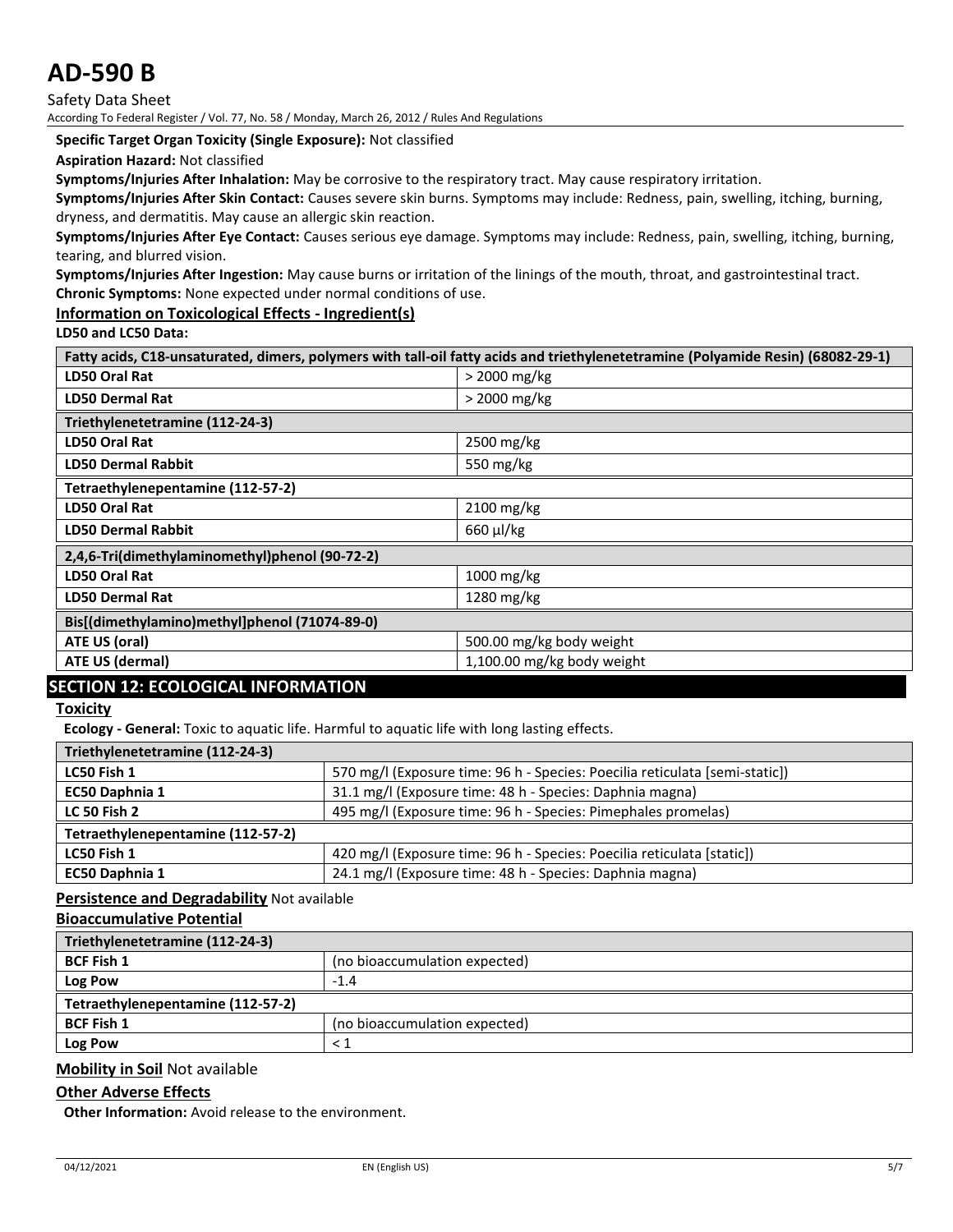Safety Data Sheet

According To Federal Register / Vol. 77, No. 58 / Monday, March 26, 2012 / Rules And Regulations

#### **SECTION 13: DISPOSAL CONSIDERATIONS**

**Waste Disposal Recommendations:** Dispose of waste material in accordance with all local, regional, national, provincial, territorial and international regulations.

**Ecology – Waste Materials:** Avoid release to the environment.

#### **SECTION 14: TRANSPORT INFORMATION**

| In Accordance with DOT                                             |                                                                                                                 |
|--------------------------------------------------------------------|-----------------------------------------------------------------------------------------------------------------|
| <b>Proper Shipping Name</b>                                        | Amines, liquid corrosive, N.O.S. (Contains Tetraethylenepentamine and 2,4,6-<br>Tri(dimethylaminomethyl)phenol) |
| <b>Hazard Class</b><br><b>Identification Number</b><br>Label Codes | 8<br>$\ddot{\phantom{0}}$<br><b>UN2735</b><br>-8<br>$\mathcal{L}$                                               |
| <b>Packing Group</b><br><b>ERG Number</b>                          | -111<br>$\mathbb{R}^{\mathbb{Z}}$<br>153                                                                        |

#### **Please note there is a DOT exemption per below:**

**Limited Quantities** : Packages having a volumetric capacity of no more than 1.0L/0.3 gallons and meeting the requirements of 49 CFR 173.154(b) are exempt from many of the DOT requirements for this classification. Each package must display the following limited quantity label.



#### **In Accordance with TDG**

| <b>Proper Shipping Name</b>  |                                 | : Amines, liquid corrosive, N.O.S. (Contains Tetraethylenepentamine and 2,4,6- |
|------------------------------|---------------------------------|--------------------------------------------------------------------------------|
|                              | Tri(dimethylaminomethyl)phenol) |                                                                                |
| <b>Packing Group</b>         | : III                           |                                                                                |
| <b>Hazard Class</b>          | : 8                             |                                                                                |
| <b>Identification Number</b> | : UN2735                        |                                                                                |
| <b>Label Codes</b>           | : 8                             |                                                                                |



#### **Please note there is a TDG exemption per below:**

**Limited Quantities** : Packages having a volumetric capacity of no more than 1.0L and meeting the requirements of Transportation of Dangerous Goods Part 1 Section 1.17 Limited Quantites are exempt from many of the TDG requirements for this classification. Each package must display the following limited quantity label.



#### **SECTION 15: REGULATORY INFORMATION**

**US Federal Regulations**

**SARA Section 311/312 Hazard Classes** Immediate (acute) health hazard

**Fatty acids, C18-unsaturated, dimers, polymers with tall-oil fatty acids and triethylenetetramine (Polyamide Resin) (68082-29-1)**

Listed on the United States TSCA (Toxic Substances Control Act) inventory

**Triethylenetetramine (112-24-3)**

Listed on the United States TSCA (Toxic Substances Control Act) inventory

**Tetraethylenepentamine (112-57-2)**

Listed on the United States TSCA (Toxic Substances Control Act) inventory

#### **2,4,6-Tri(dimethylaminomethyl)phenol (90-72-2)**

Listed on the United States TSCA (Toxic Substances Control Act) inventory